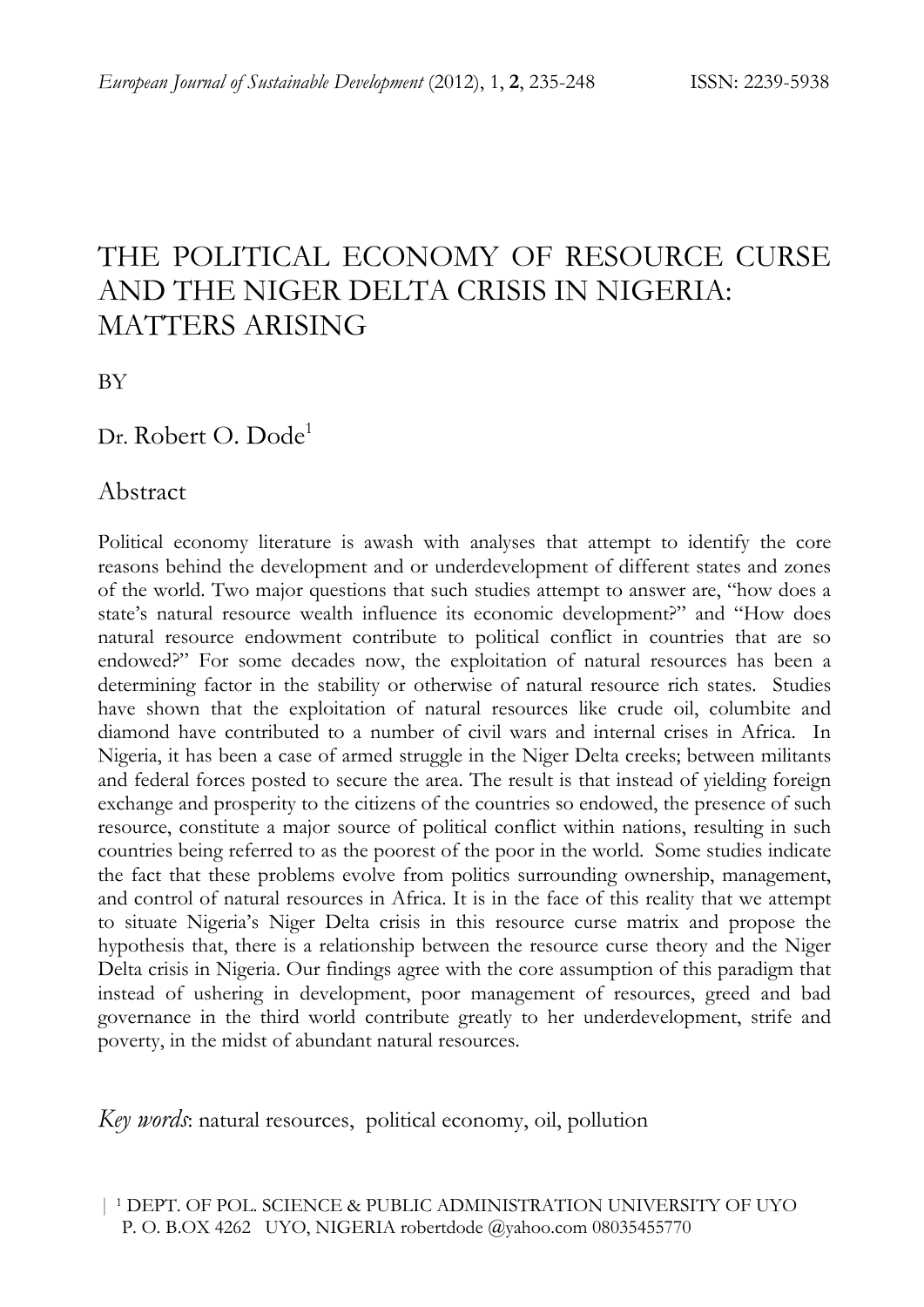## **Introduction**

This work builds on some earlier studies carried out, which have drawn attention to the dangers posed to the economies of resource rich nations, as espoused in the resource curse theory (Ross 1999, UNCTAD 1995, Auty 1993, Mahdavy, 1970). Our work intends to contribute to existing literature by looking specifically at the Nigerian case, with emphasis on the crisis in the Niger Delta. The work also went ahead to examine the environmental and ecological conditions of the inhabitants of this area where crude oil is exploited in commercial quantity on a daily basis. Nigeria is a peculiar case indeed, where crude oil was first discovered at Oloibiri in 1956, and in commercial quantity in 1958 (fifty years ago), along the southern coast of the Niger Delta which, thus led to a rise in the citizens' expectations. By the calculations of her citizens then, the foreign exchange to be earned from the export of this "black gold" (petro-dollars) would definitely turn around their fortunes for good. By 1966, available statistics show that oil became a significant contributor to Nigerian economy, yielding about \$91,942,00, with over ten transnational oil corporations operating in the Niger Delta (see Ogbogbo, 2006). So much welfare services, job creation and general well being were expected from the Government, which serves as the major rent-taker from the oil exploiting conglomerates in the Country, that when these were not forthcoming as anticipated, the citizens became apprehensive. For more than three decades now, oil has remained the highest foreign exchange (external revenue) earner for Nigeria, this account for over 90% of foreign exchange earnings i.e. 80 to 90 percent of the country's Gross National Product.

#### **Study Problems and Questions**.

The above painted scene has played out in Nigeria for some time because before the late 1960s different regions of the country experienced financial boom from engaging in the production and export of agricultural products like cocoa, hides and skin, groundnut and palm produce. However, the 1970s witnessed the abandonment of these sources, with all attention focused on crude oil exploration, exploitation and export, which now made the product to become the main stay of the Nigerian economy. The major question at this juncture is what have been the effects of this shift in focus on the country's GDP and the living standards of the people? What lessons, if any have succeeding governments and policy makers learnt from the mistakes of their predecessors? These are significant questions for our study because an analyst, like Ross (1999) has asked, "How does a state's natural resource influence its economic development?"(p. 297). It is a truism that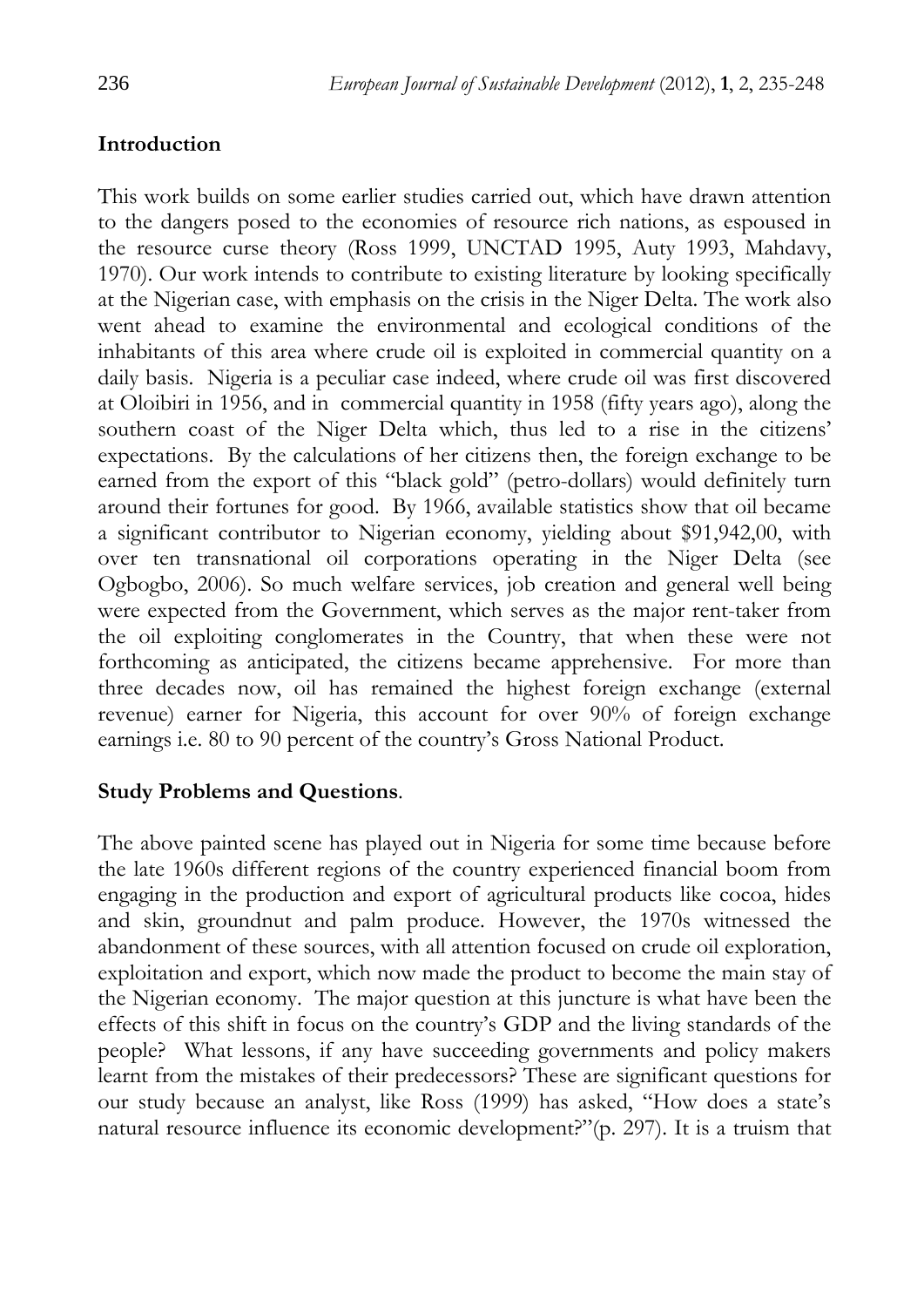those who refuse to recall and do something about history are bound to repeat history.

## **Objective of our Study**

 To Sodaro (2001) "political economy refers broadly to the relationship between politics and economics. It constitutes yet another major topic in comparative politics"(p.34). This truism constitute the reason for this research, which attempts to weigh the level of development in the Niger Delta Region of Nigeria with the amount of resources (foreign exchange), earned by the Federal Government from that area as a result of oil exploration and exploitation.

# **Theoretical Framework**

The question of how states resource wealth influences their economic development has indeed featured prominently in world discourse for the last sixty years. These debates have revolved around paradigms like dependency theories, economic dualism, a proposed New International Economic Order (NIEO), East Asia's success, otherwise known as the Asian Tigers and Africa's collapse. Hence, in his contribution to the above, Ross (1999) observes that:

Since the late 1980s, economists and political scientists have produced a flood of new research that bears on this question. There is now strong evidence that states with abundant resource wealth perform less well than their resource – poor counterparts, but there is little agreement on why this occurs (p. 297).

The above stated observation by Ross, among others serves as the major point of departure (theoretical foundation) for this work. Oil has become a curse, than blessing for Nigeria because instead of yielding foreign exchange for the development of the country, it's proceeds have led to greater impoverishment of the masses. Ogbogbo (2006) has succinctly described this paradox in these words: "Rather than the fortunes of the people increasing with the coming of crude oil exploitation and production, their situation became worse" (p.562). It has also contributed to unprecedented crisis flash points in the Niger Delta. In the midst of these, Nigeria is ranked among the poorest countries of the world.

A lot more literature have linked this poor performance to the series of conflicts and even civil wars fought within African and other third world countries. Such civil conflicts largely emanate from disagreements on how to share the rents that accrue to the state from the multinational corporations that are involved in the extractive industry. In the words of Collier (2008), "Natural resources generate what economists term 'rents' – meaning profits that are much higher than the minimum level needed to keep the activity going. The trouble from natural resources stems from these rents"(p.2). We attempt in the body of this work, to locate the reason(s) behind the poor and degraded nature of the Niger Delta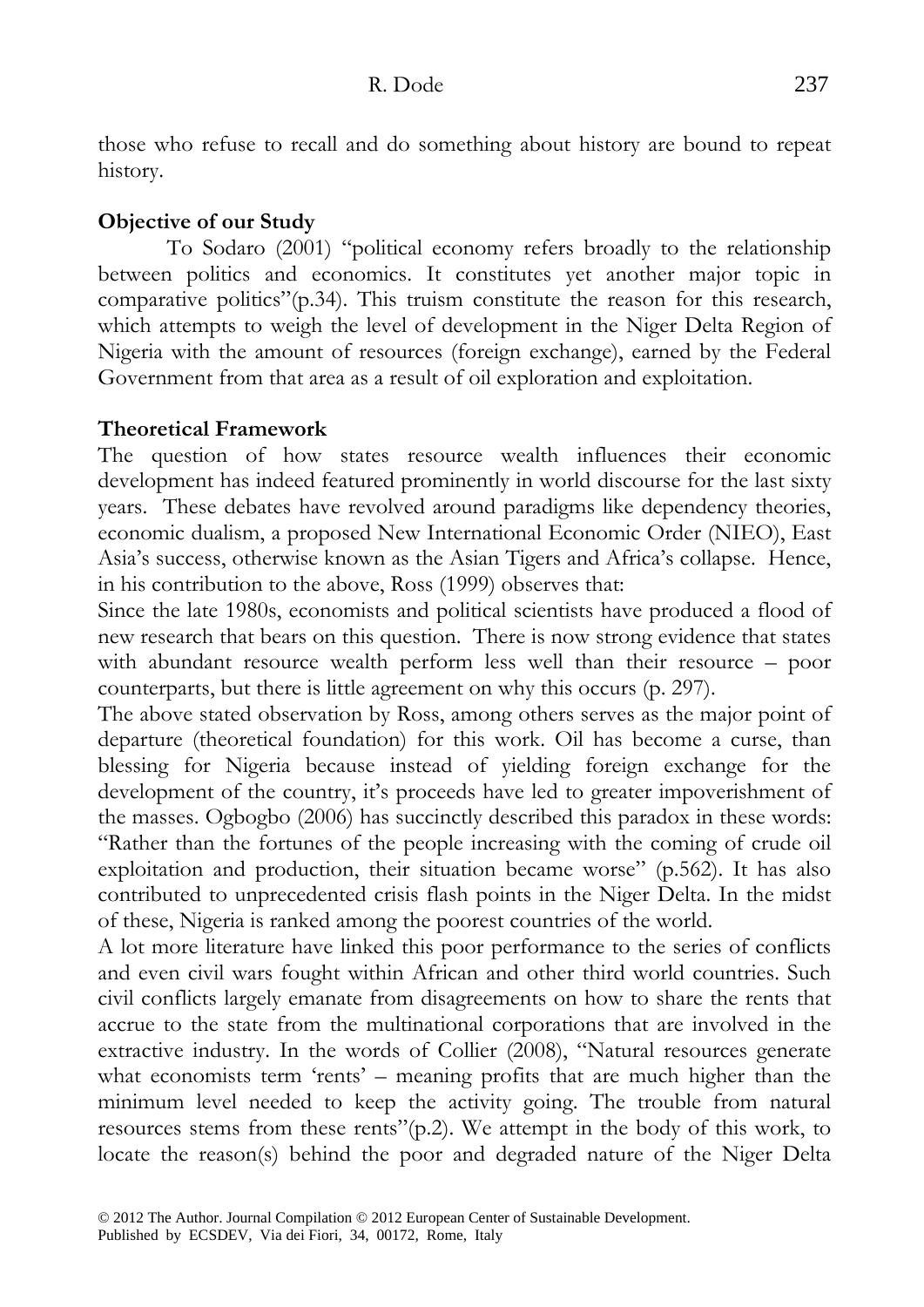environment. Studies show that as far back as 1980, 80.4% of the developing world export earnings came from primary commodities. For a country like Nigeria, we have observed that this trend has been on for the past three decades. Ross (1999) agrees that there are a few exceptions to this trend. This is especially so, with regard to some countries in East Asia and a handful of "Latin American states which percentage had dropped to 34.2% by 1993" (p. 298). This positive economic trend was a result of the fast growth of manufactured exports, which have brought the 'Asian Tigers' from the woods and made them become major players in international politics and trade. Other factors that contribute to such success level recorded by these developing economies are good governance and low levels of official and unofficial corruption. On the other hand, in this millennium, as forecasted by the UNCTAD (1995), three-quarters of states in sub-Saharan Africa and two-third of those in Latin America, the Caribbean, North Africa, and the Middle East still depend heavily on primary commodities for at least half of their export income. We thus argue like Ross (1999) that for such countries, (Nigeria inclusive) "the resource-curse is an urgent puzzle" (p. 298).

 It is the desires to unravel this puzzle (a paradox of pronounced poverty in the midst of great wealth), that we attempt to establish a link between the phenomenon of resource curse in Nigeria, and the Niger Delta crisis. It is equally our desire to explore the effects this phenomenon has had on the Nigerian state, in this work, referred to as matters arising.

#### **The Niger Delta Crisis**

 In his attempt to identify the real and or potential issues that spark political controversy, Sodaro (2001), focused his attention on five main sources of political conflict. These areas, he identifies as power, resources, social identity, ideas, and values. He argues strongly that resources are a source of political contention within and between nations. On natural resources, such as crude oil, Sodaro (2001) posits that it is a source

capable of stimulating intense political contention. Whether the issue concerns drilling rights in Alaska or the more explosive matter of who controls the Middle East's abundant petroleum reserves, oil has provoked conflicts ranging in severity from legislative wrangling to mortal combat (p. 34).

In the same vein, Humphrey (2005) observes that

Highly influential research by Paul Collier and Anke Hoeffler at the World Bank suggests that countries whose wealth is largely dependent on the exportation of primary commodities – a category that includes both agricultural produce and natural resources – are highly prone to civil violence (p. 510).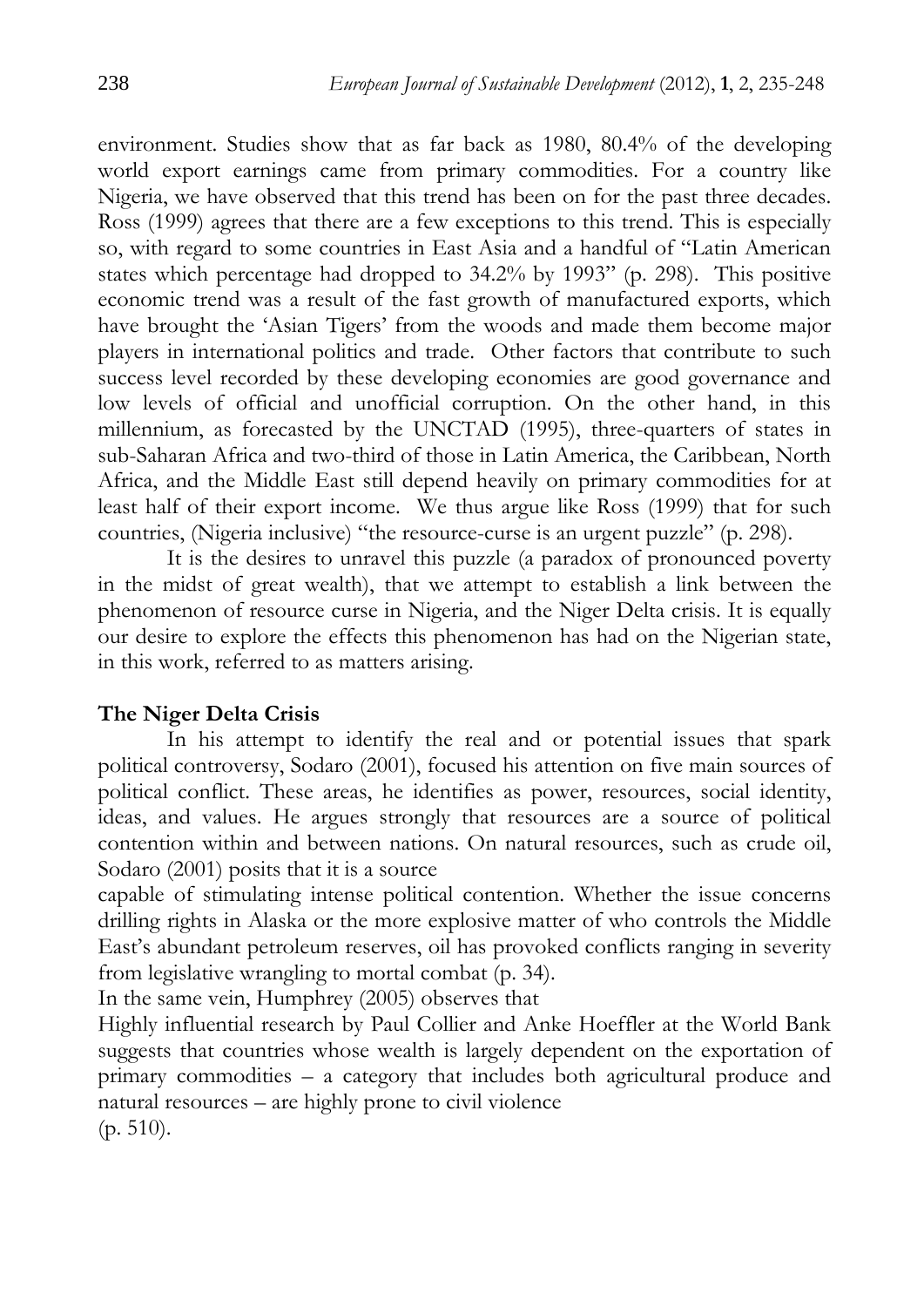The Niger Delta crisis has come to constitute a dominant issue in Nigeria's political, social and economic discourse. Historical evidence points to the fact that just before independence, the minority peoples of Nigeria raised an alarm with regard to their fear of future domination and exploitation by the majority ethnic groups in an independent Nigeria. It was this agitation that led to the setting up of the Sir Henry Willinck Commission of 1957. This fear was however, not completely assuaged by the departing colonial administration, which only promised to guarantee the rights of these minority people in an independence Constitution. A few years into the country's independence, it became clear that the fears expressed by the minorities, especially those of the oil-producing Niger Delta were real. Such fear revolved around the argument that the proceeds earned from the natural resources generated from their region will not be channeled to the development of the area. They have argued consistently that not only are they faced with economic marginalization by the dominant groups, but they have not had the opportunity of ruling Nigeria at the federal level, from independence till date, an opportunity all other regions have enjoyed, some, more than once. It should be observed here however that in the present dispensation (2007-2011), the country's vice president hails from one of the Niger Delta states. They have almost lost all sense of belonging. In this regard, Humphrey (2005) observes that the conflict that ensues out of this feeling of marginalization is borne out of the desire to put an end to this age long practice. Humphrey (2005) tends to confirm his findings by observing that "natural resource wealth may be seen as more unjustly distributed than other wealth" (p.512). This negative feeling and world view has contributed in no small measure to the calls for resource control, among other agitations by the Niger Delta militant groups. For this Okoko & Nna (1991) comments thus:

a central theme which runs through the issues of neglect, marginalization, deprivation, poverty and disempowerment and under-development… a dominated perception is that the oil wealth being produced in the Niger Delta with all the attendant hazards for communities is being siphoned away for the development of more politically powerful, non-oil producing areas of Nigeria (p. 13).

Humphrey (2005) has observed strongly that oil politics has led to political instability in many countries. Using Chad as a case study, Humphrey (2005) emphasizes that "the role of oil in Chad's politics illustrates some of the complexity of the linkages between natural resources and conflict (p.509).

The Niger Delta condition has become increasingly complex as a consequence of the constant degradation of the environment by the activities of the Nigerian (rent taking) Federal Government and the multi-national oil exploring, and producing companies; which include Total Fina Elf, Mobil Producing Unlimited, Texaco,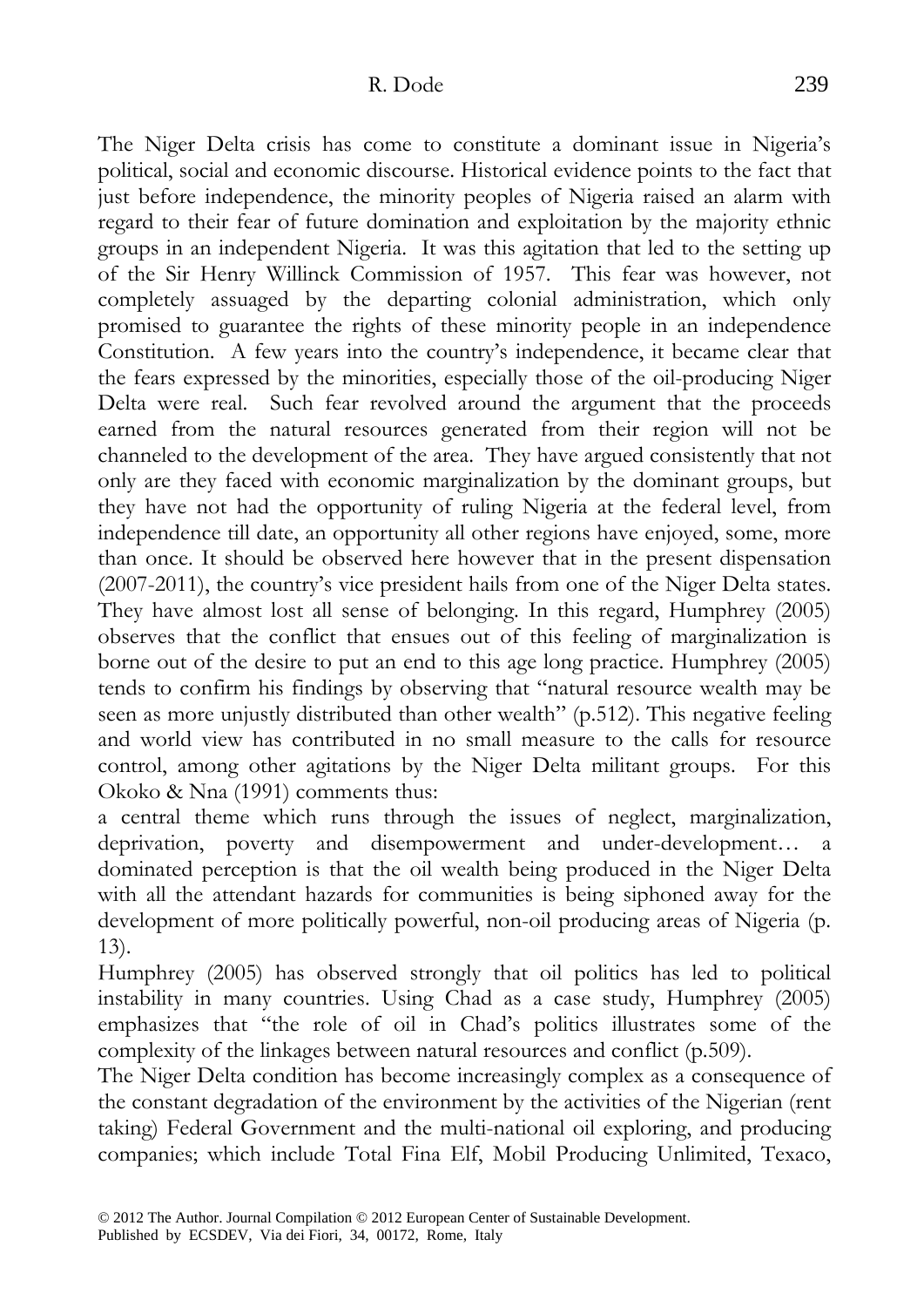Shell and Chevron. The Niger Delta people who are predominantly farmers and fishermen argue that as a result of the pollution of their environment, they can no longer engage in legitimate sources of livelihood. This is sequel to the fact that the land has been destroyed by oil spillages and rain dust (a direct consequence of gas flaring at oil location/rig sites). They equally complain that the rivers are almost now empty of aquatic and marine life, being a consequence of the over mixture of spilled oil and water. Some argue equally that the dynamites used by the oilexploring companies contribute a lot to the destruction of marine life in the Niger Delta. The oil companies pollutants and spillages according to Nna (2001) degrade

the environment and devastate fauna and flora, in turn destroying or dislocating the basic economic life of the people… is likely to lead in rural-urban migration, prostitution, intra and inter community conflict, etc, and underlie the nature of crisis in the Niger Delta (p. 8).

In the same vein, Ogbogbo (2006) observes that:

With exploration and exploitation of crude oil in the region came environmental degradation of unimaginable proportion. Apart from massive deforestration, there was the poisoning of the ecosystem through incidents of oil spillages and gas flaring. Indeed the already fragile Niger Delta environment became further devastated. These negative experiences of the region without commensurate compensation was to result in conflict with both the oil companies and the Nigerian state (p562).

This condition of environmental pollution reflects the poor state affairs which has become a recurring decimal in virtually all the Niger Delta creeks. On this condition, the Tell magazine (quoted by Akpan, O. and M. Bonchuk, 2008) comments thus

According to statistics, there have been well over 4000 oil spills in the Niger Delta alone since 1960. Another report on the activities of oil prospecting companies in the Niger Delta has also indicated that companies like Shell Petroleum Development Company, Mobil, Agip and Chevron have added to a "slow poisoning of the waters of this country and a destruction of vegetation by oil spills which occur during petroleum operations"…gas flaring in Nigeria is highly inefficient and releases large amounts of methane, which has very high global warming potential. The methane is accompanied by the other major greenhouse gas, carbon dioxide, of which Nigeria was estimated to have emitted more than 34.38 metric tones in 2002. the consequences chill the bones…According to Sheriff Mulade, President, Kokodiagbene Youth Development Association, "we have lost close to 5,000 fishing ponds around Warri as a result of the activities of these multinationals". Othuke Omudhuwho, 59, fisherman, who claims he lost five fish ponds to the oil spills that occurred between 1993-94, in which about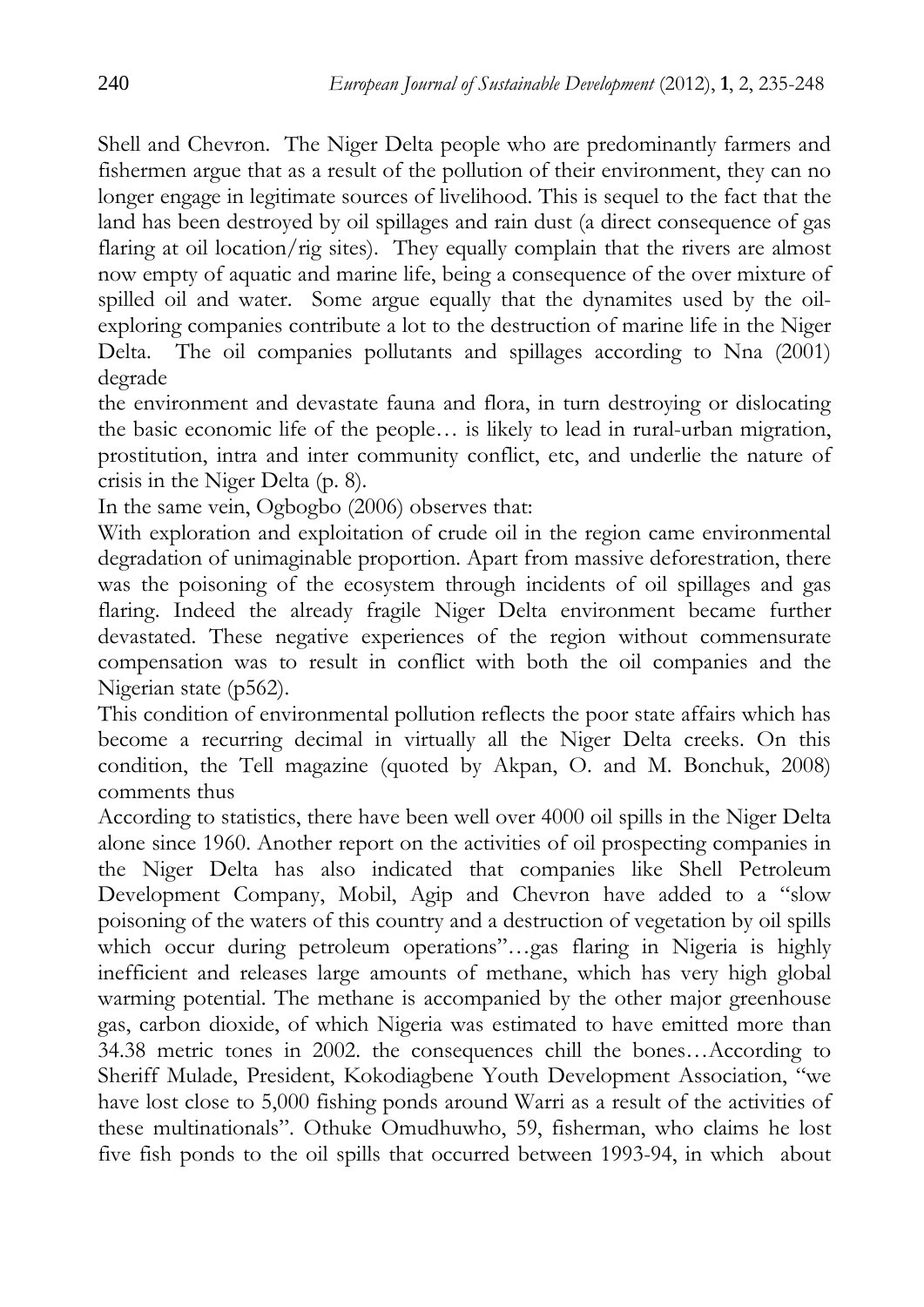1,400 people were reportedly killed, led TELL to the back of his hut and silently pointed at a pawpaw tree with yellow leaves and a fruit that resembled a cancerous breast (pp. 86-87).

The Niger Delta people have through several media, demanded attention from the Federal Government and oil producing companies. These agitations culminated in the recent struggle for resource control or at least, 50% derivation of the income generated from the sale of crude oil. Ekpo (2003) has argued

that crude oil production has been by far the most important economic activity in the Nigerian economy since the early 1970s is not subject to debate. Its impact is not limited to its contributing approximately 90% of Nigeria's total foreign exchange earnings… (p. 9).

These issues call to question the kind of fiscal federalism practiced by the Nigerian state. It has remained questionable because from 1966 till date, the adopted revenue sharing formulae seem to be directed at the domination of the minority ethnic groups. A number of analysts have taken this position in their assessment of Nigeria's fiscal federalism. We must recall the fact that by the 1960 constitution, the picture was different from what it has become, after 1966. In the words of Ogbogbo (2006) "before oil became a significant factor, the revenue allocation formula provided for 50% derivation. This was a time when the dominant three groups of Hausa-Fulani, Yoruba and Igbo provided the major agricultural exports of the country" (p.563). However, after oil became the mainstay of the nation's economic base, derivation has been drastically reduced.

We started this work on an introductory note, where we among others located the various attempts made at explaining the resource curse phenomenon. We observed that the resource curse theory and implications has indeed impacted negatively on the development of a number of countries, hence, the need to further test this typology with the contemporary Nigerian experience. We then proceeded to identify the Nigerian case, with regard to the Niger Delta environment and the ensuing crisis. The next section is devoted to an analysis of the Nigerian case, otherwise referred to in this work as 'matters arising'

The Political Economy of Resource Curse in Nigeria and the Niger Delta Crisis: Matters Arising

 Nigeria, as seen from the foregoing was considered a prospective economic giant in Africa with the discovery of crude oil in commercial quantity in her territory (Oloibiri) as far back as 1958. This expectation was confirmed in the 1970s when the country earned multi-million U.S. dollars from the sale of this natural resource. The economic boom for the nation in the 1970s was so much that, for 'lack of internal projects that begged for attention and execution,' the leaders then began to look for poor African countries which had need for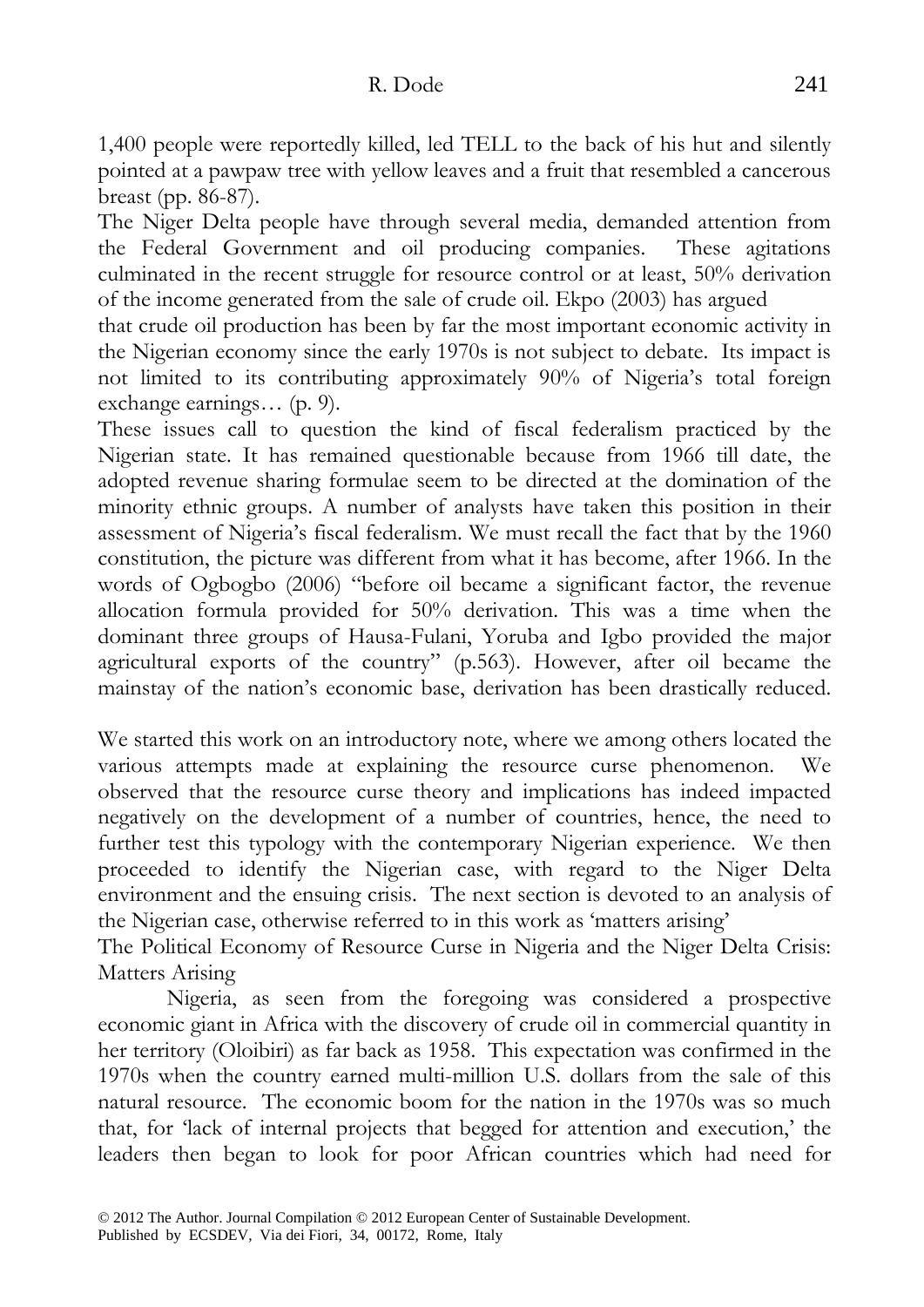economic aid, to bail out of such woes. Some of these, they located and extended a lot of goodwill. Groups struggling for independence and or freedom from apartheid regimes in Africa got enough monetary support from Nigerian governments. The 1970s thus witnessed regime types that declared Africa as the centerpiece of Nigeria's foreign policy.

Many analysts have described this outward show by Nigerian governments in the 1970s as playing the 'Father Christmas' outside, while her citizens suffered from abject poverty and gradual environmental degradation. That was a period of visionless leadership, which would later lead the country into economic woes which three decades after, she is still struggling to come out of. The wise economic policy initiative then was for the leaders of the country to initiate policies that would lead Nigeria to economic diversification. This would have required plunging majority of the foreign exchange earned into other sources of economic activities, like agriculture, manufacturing, industry and human capacity development.

 The oil boom of the 1970s was not to last as long as the 'visionless' leadership of that era anticipated. By the beginning of the succeeding decade (1980s), the country began to experience grave economic recession, what some analysts have referred to as 'economic doom'. This was largely a result of reckless spending, encouraged by poor and corrupt leadership. Growth-propelling ventures were abandoned for white-elephant projects, which had little or no bearing with economic growth or development. Apart from rendering financial assistance to needy African countries and sponsoring a number of resistance armies in the Southern parts of Africa (Horn of Africa), the nation lavishly hosted the Continent in 1977, Festival of Arts and Culture (FESTAC). That project and others like the All African Games, gulped millions of dollars, bulk of which were diverted into the personal accounts of top government officials, through overinvoicing and award of contracts to themselves and their cronies. This trend clearly depicts the postulations of theorists who belong to the state-centered explanations of the resource curse. These have argued among others that because governments like Nigeria's gain most of their revenues from external sources, such as rents accruing from oil companies, they become less accountable to the societies they govern. By implication, Mahdavy (cited by Ross, 1999) has argued that the state officials concerned become 'myopic and risk-averse' (p. 312). This reasoning explains the boldness with which tyrants like Babangida and Abacha held the whole country to ransom through an unprecedented looting of the nation's treasury.

 The downturn, recorded by Nigeria's economy from the 1980s signaled tough times for her citizens. This is irrespective of the fact that the amount of crude oil drilled from the land and territorial waters of the nation has been on a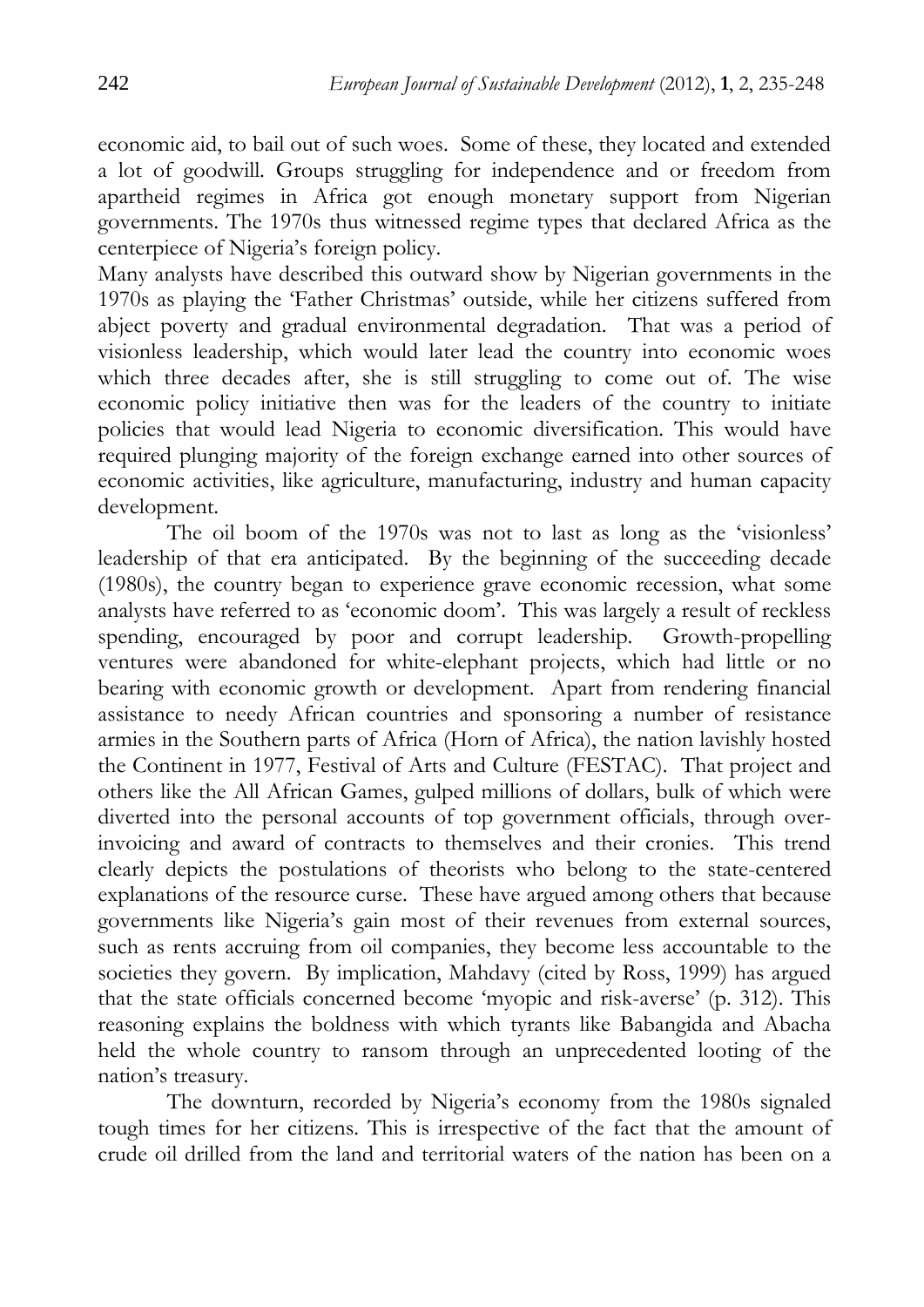steady rise. According to a study sponsored by the World Bank during the 1971- 83 economic boom years (Auty, 1993), both major oil exporters and major hardrock mineral oil exporters performed less well than their resource-poor counterparts. This World Bank report was confirmed by further research conducted by Jeffrey D. Sachs and Andres Warner (cited in Ross, 1999). They used 97 (ninety seven) countries which were studied over nineteen years period; applying regression analysis in measuring the impact of mineral and other resource export on GDP growth. They concluded their study on the note that a high "ratio of natural resource exports to GDP in 1971 had abnormally slow growth rates between 1971 and 1989" (p. 300). We corroborate this finding by adding that the trend has not changed significantly with regard to a country like Nigeria as at 2009.

 The observable trend in Nigeria for the past three decades is that with huge, ever flowing revenue accruing from the sale of crude oil and recently natural gas, virtually all other sources of revenue generation have been neglected and abandoned. This practice has been sustained because it serves the corrupt intentions of the privileged ruling class (military and civilian), who device different means of diverting a proportion of foreign exchange earned, into their foreign personal accounts. Recent Nigerian history (1999-2009) has shown that from the Federal to State and Local Government levels, as soon as the oil money accruing to the Federation Account is shared, majority of the amount find their way into different foreign personal accounts owned by the leadership class. In order to keep such deals secret, these government officials imbibed the habit of sourcing foreign exchange from the "black market". Consequently, after the handover of power from the previous (2003-2007) to the present administration (May 29, 2007 to date), reports on states bankruptcy and heavy indebtedness has been making the rounds. From Sokoto to Plateau, Plateau to Adamawa, to Akwa Ibom and Niger States, the reports have remained the same; that the previous administrations did not only corruptly spend all the funds in their states treasuries, but left such states with heavy debts to settle.

 This poor condition of the states and local governments' purses is hard to explain because the nation's news magazines regularly show cased the summary of gross revenue allocation by the Federation Account Allocation Committee accruing to the Federal, State and Local governments on monthly basis (the practice of publishing such accounts though has been jettisoned by the Yar'Ardua administration). For example, the December 2006 allocation indicated that the 774 Local Government Areas in the country received a total sum of  $\mathbb{H}55$ , 636,472,011.55 (Fifty five billion, six hundred and thirty six million, four hundred and seventy two thousand, eleven naira and fifty-five kobo (Tell, Jan. 22, 2007). Going by the nation's revenue allocation formula, the thirty-six states received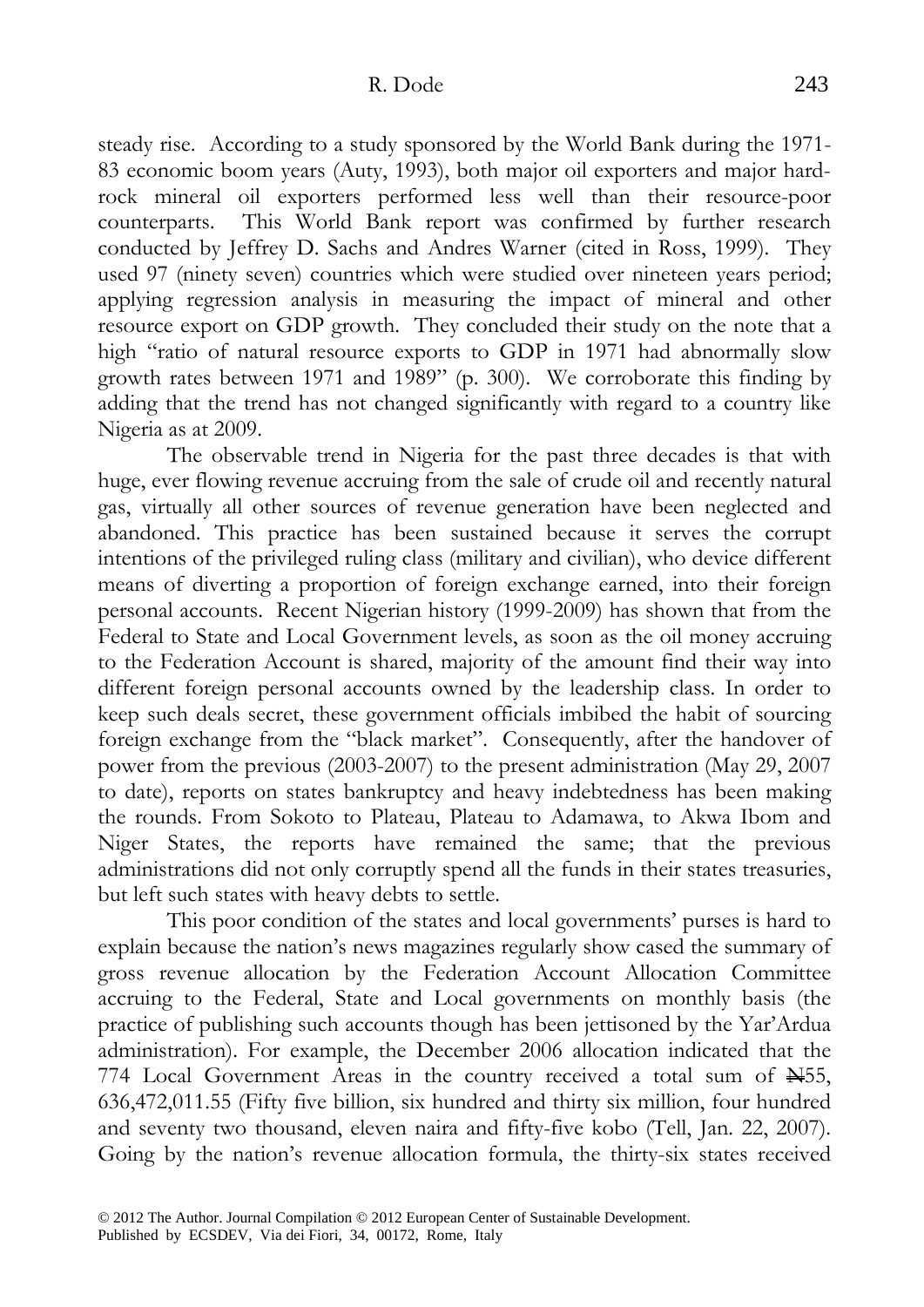more than this amount, while the Federal Government got even a higher percentage than the states from the Federation Account. However, projects execution hardly equals the amount of revenue that accrues to each level of government at the end of the year.

It must be noted that in the not too distant past (2008), Nigeria recorded an all time high excess crude oil sales (foreign exchange earnings). If Nigeria's leadership class were made up of people who with a full grasp of history (1970s), such excess would have been wisely invested, be it in stocks purchase. But, a lot of voices clamored for immediate sharing of the excess revenue and had their way. Shortly after this, though, the global price of oil came crashing. The world faced an economic recession and the windfall from oil ceased.

 In the midst of these huge revenue received by the different levels of government, the citizens remain largely poor, sickly and unemployed. Nigeria's poverty index remains on a steady rise, especially, with the absence of a middle class. This is so because successive administrations have failed to consider and implement various proposals on the need to inject a good fraction of the foreign exchange earned from crude oil sales into the development of the country and indeed the Niger Delta States. Rather, what is daily experienced in the Niger Delta areas of Nigeria is a paradox situation, already extensively discussed by Dode (2007) and others. The picture is that of an area where on a daily basis, millions of barrels of crude oil are drilled from a region where more than 90% of Nigeria's foreign exchange is earned; yet, the citizens live below the poverty line. These environments lack the basic essentials of life like good shelter, electricity, roads, water and medical facilities. Yet oil workers occupying the rig sites enjoy all of these, in addition to chopper (helicopter) services for those that work offshore.

 Measures put in place by stake holders and previous administrations to improve the conditions of the Niger Delta area have all, to a large extent, been taken advantage of by a privileged few. Such measures include the establishment of agencies like the River Basin Development Authorities, Oil Mineral Producing Areas Development Commission (OMPADEC) and the Niger Delta Development Commission (NDDC), and the development of a master plan. Recently, the Yar'Adua administration put in place for the first time, the Niger Delta Ministry, with Ufot Ekaette as the pioneer Minister. These agencies to a large extent have been further used as conduit pipes by the political class and a few cronies of theirs in the oil-bearing communities, to divert government funds meant for development, to private accounts. Recent records in the country have it that about 10% of the crude oil tapped from the Nigerian territory are sold out (bunkered) illegally in international black markets, to the benefit of those involved in the crime.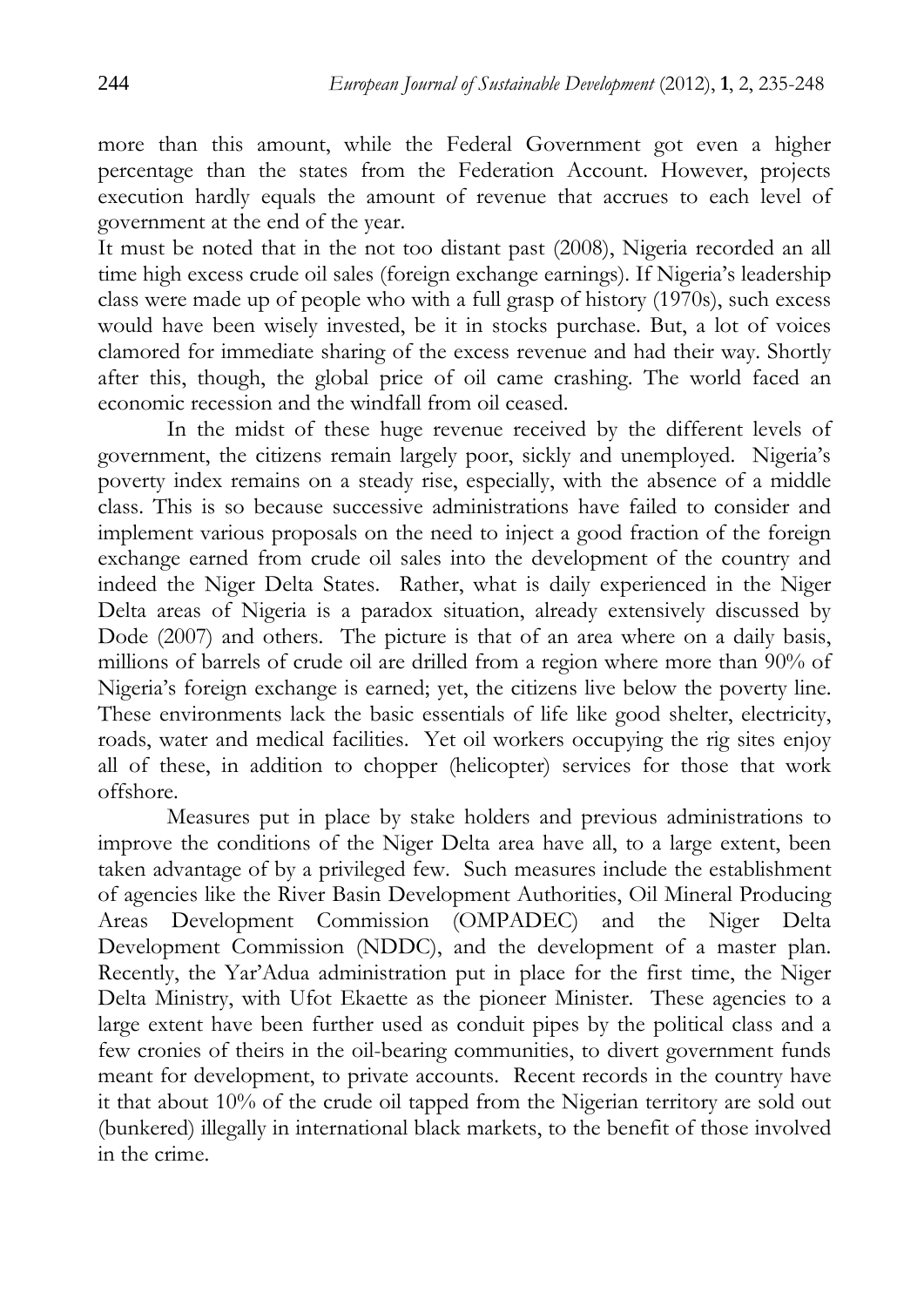These recorded realities tend to support our hypothesis that while Nigeria remains a country highly endowed with crude oil and the huge revenue it generates, majority of her citizens, and indeed the Niger Delta people form a significant segment of the poorest people in the world. That the average growth rate of the country does not match with the amount generated from the sales of crude oil annually is a reality. The world economic index places Nigeria among the category of the poorest countries in the world. It was in 2006 that the Obasanjo administration succeeded in reducing significantly, the heavy external indebtedness of the nation. Many have however, argued that the widely advertised gains of that debt settlement scheme is likely to be temporary because having not put enough measures in place to diversify the economy; Nigeria would soon slide into huge borrowing again. This fear, the Yar'Adua administration has confirmed by accessing foreign loans in the last quarter of 2008.

 We therefore argue further that to a large extent, the higher dependence of the Nigerian economy on this natural resource (crude oil) has become a problem, not a solution to the nation's development problems. One of these problems is the Niger Delta crisis. This condition is made worse by the near perpetual existence of corrupt, visionless, bad and quick-fix mentality leadership style from 1960 till date.

 The Niger Delta crisis has reached a level of urgent national attention. It has gone beyond agitations for resource control and or derivation principle, to the taking (kidnapping) and killing of (oil company workers) hostages and soldiers. The Niger Delta region has as a result of these incidents, been described as the hot bed of Nigeria during the lifetime of the last administration (2003-2007). No effort should be spared in attempting to salvage this bad situation and move towards debunking the continuous confirmation of the resource curse theory in Nigeria and other resource rich states.

# **Conclusion**

The preoccupation of modern political economy, we have noted, has been the various attempts and analysis aimed at explaining the reason(s) behind the development and or underdevelopment of the various nations of the world. We noted though that in the course of trying to explain these phenomena, using the "resource curse paradigm", majority of the analysts depended on data that to a large extent appear incontrovertible.

 In this article we examined the application of this theory to Nigeria, an African nation, especially with regard to the Niger Delta region crisis. We observed that for more than three decades now, Nigeria has remained a monoproduct economy. Oil remains her major foreign exchange earner; with the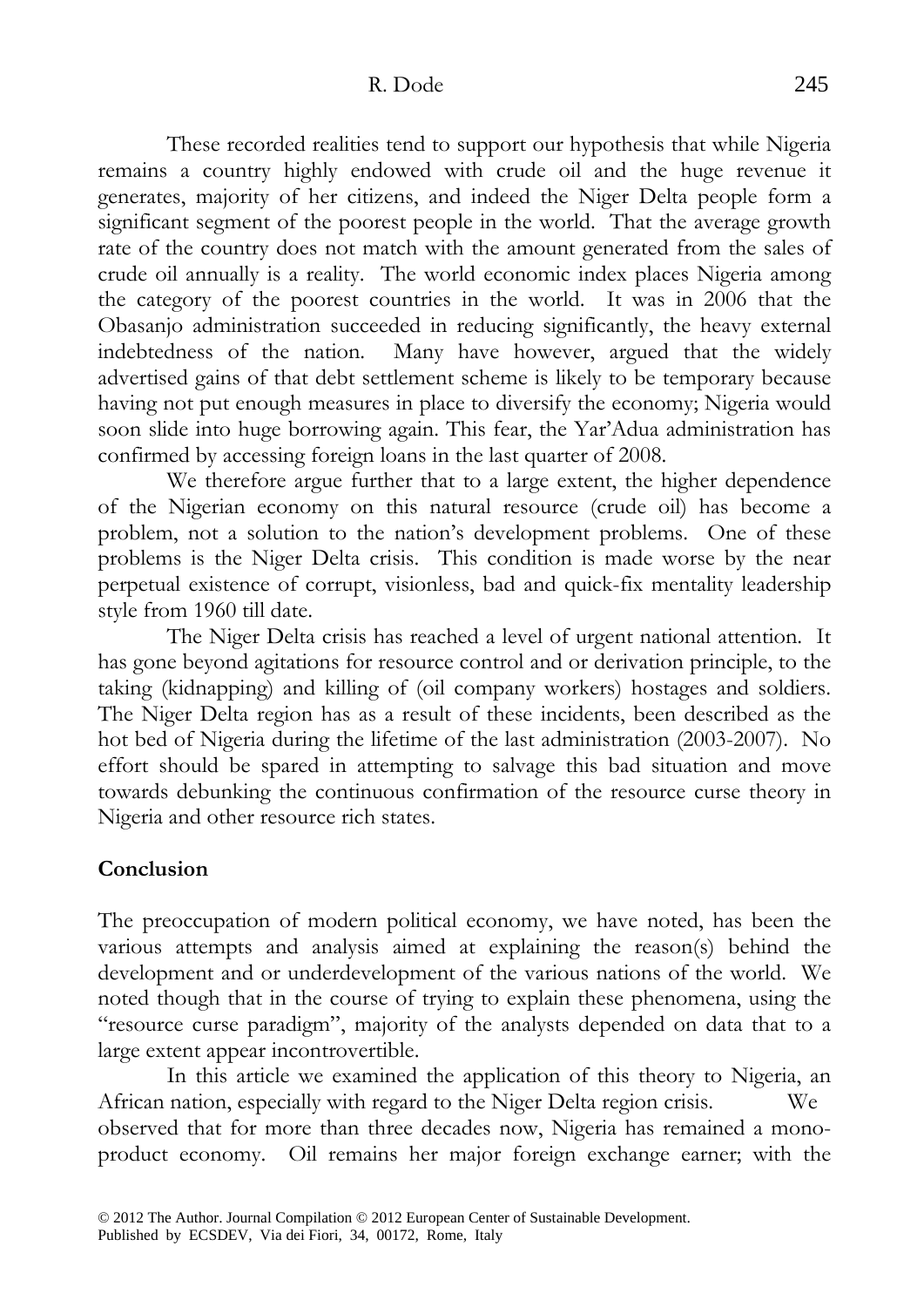percentage dangling between 85% and 90% of money accruing to the Federation Account.

 The Niger Delta crisis was reviewed and related to the reality of the resource curse paradigm, typifying the Nigerian economic system for more than three decades now. The factors identified as contributing to these problems included visionless, corrupt and ill-equipped leadership. Above all, the issue of lack of economic diversification serves as a major element that hinders the country from economic development and getting erased from countries to which the resource curse paradigm applies.

## **Recommendations**

We proceeded in this work by proposing the following recommendations. We strongly recommend that majority of the wealth accruing to the country through oil 'rent' should be channeled into facilitating economic activities at the rural level. This should be targeted at rural farmers and artisans. This is important because as observed above, there are so many dangers identified with resource rents, which when it appreciates, the real exchange rate causes the 'Dutch disease', whereby, the rest of the export economy contracts. This experience impacts negatively on the local economy. This point is buttressed by the recently experienced world economic recession and low prices for crude oil, which went a long way in determining how far countries like Nigeria could go, with regard to budget implementation.

 In the urban and semi-urban centers, funds should be channeled into empowering small and medium scale enterprises (SME), to reduce incidents of hostage taking which has become a recurring decimal in Nigerian major oil cities. This will lead to youths training and empowerment and thus, reduce drastically, Nigeria's poverty level. Botswana has achieved success in this area from her diamond trade and increased her level of per capita income. The government should approach development of the Niger Delta with man as the index of development (see Folarin, 2008).

 Good governance is a sine qua non for the fair distribution of oil rents accruing to the country. With this strategy, the contention over who owns this or that natural resource may come to an end in Nigeria. This suggestion will equally serve as a veritable solution to the problem of black-marketing of stolen crude in the country.

 We strongly recommend that the national assembly put in place, mechanisms aimed at abrogating the obnoxious Land Use Act, which has been used for decades to deprive Nigerian citizens of their landed (private) property, such, being the only tangible inheritance of some Nigerians.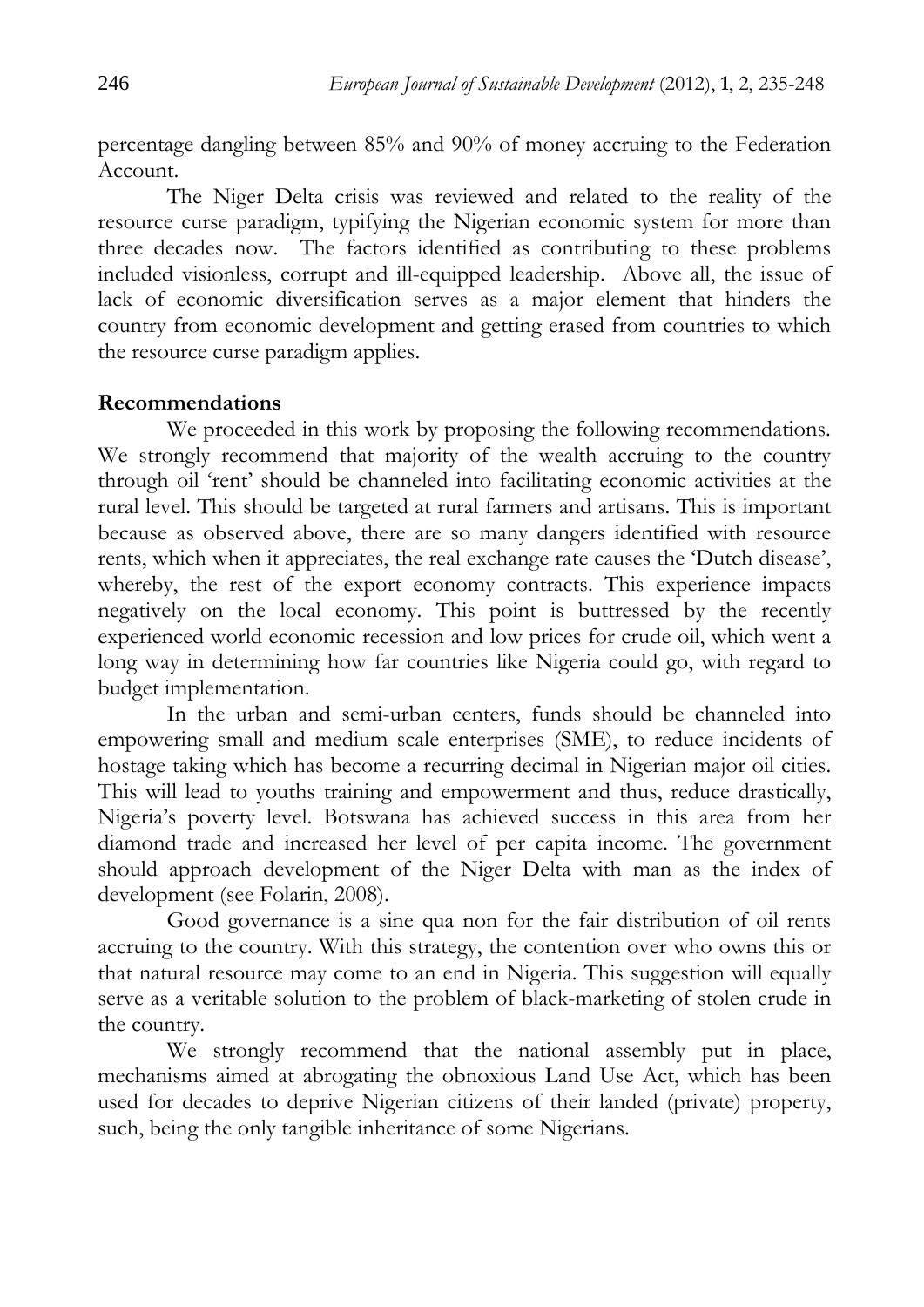R. Dode 247

 The practice of true fiscal federalism should not only be paid lip-service as is presently done, but political leaders should do their best to ensure the achievement of a stable federal state. The nation should have the political will to revert to the 1960 sharing formula, which was based on 50% derivation. This objective can be achieved through adequate subscription to the rules of good governance under properly guided and practiced federal form of government.

 The obnoxious Land Use Act should be abrogated. This will give the people direct control over their landed property, with which they will have the liberty to do business with banks and other organizations, and thus lead to their economic enhancement.

## **References**

Africa News: Nigeria: Niger Delta Crisis – Shell Shuts in 180,000bpd. Posted by travelhouseuk, February 18, 2009. http://africaheadlines.wordpress.com Accessed: 14/05/09

Akpan, O. Ed. (2008). *The Environment and Sustainable Development***.** Nigeria: Frontiers Quarterly

Auty, R. M. (1993). *Sustaining Development in the Mineral Economies: The Resource Curse Thesis***.** London: Routledge

Collier, P. *Natural Resources and Conflict in Arfica***.** Accessed from the web, 12/12/08

Dode, R. O. (2007). "Incidents of Hostage Taking and the Niger Delta Crisis in Nigeria", *South-South Journal of Culture and Development*, Vol. 9 No. 1[Ed] Modo, I.V.O. Ph. D [ISBN: 1595-0298], pp.161-179. 2007

Ekpo, A. H. (2003). "An Overview of Revenue Allocation in Nigeria". In A. H. Ekpo and E. U. Ubok-Udom Eds. *Issues in Fiscal Federalism and Revenue Allocation in Nigeria*. Ibadan: Future Publishing

Folarin, T.K. (2008). *Nigeria: Resolving the Niger Delta Crisis.* In This Day Newspaper (July 4), in allAfrica.com. Accessed: 14/05/09

Humphrey, M. (2005). "Natural Resources, Conflicts, and Conflict Resolution: Uncovering the Mechanisms". *Journal of Conflict Resolution*. Vol. 49. No. 4. August

Mahdavy, H. (1970). "The Patterns and Problems of Economic Development in Rentier States: The Case of Iran". In M. A. Cook. Ed. *Studies in Economic History of the Middle East***.** London: Oxford University Press